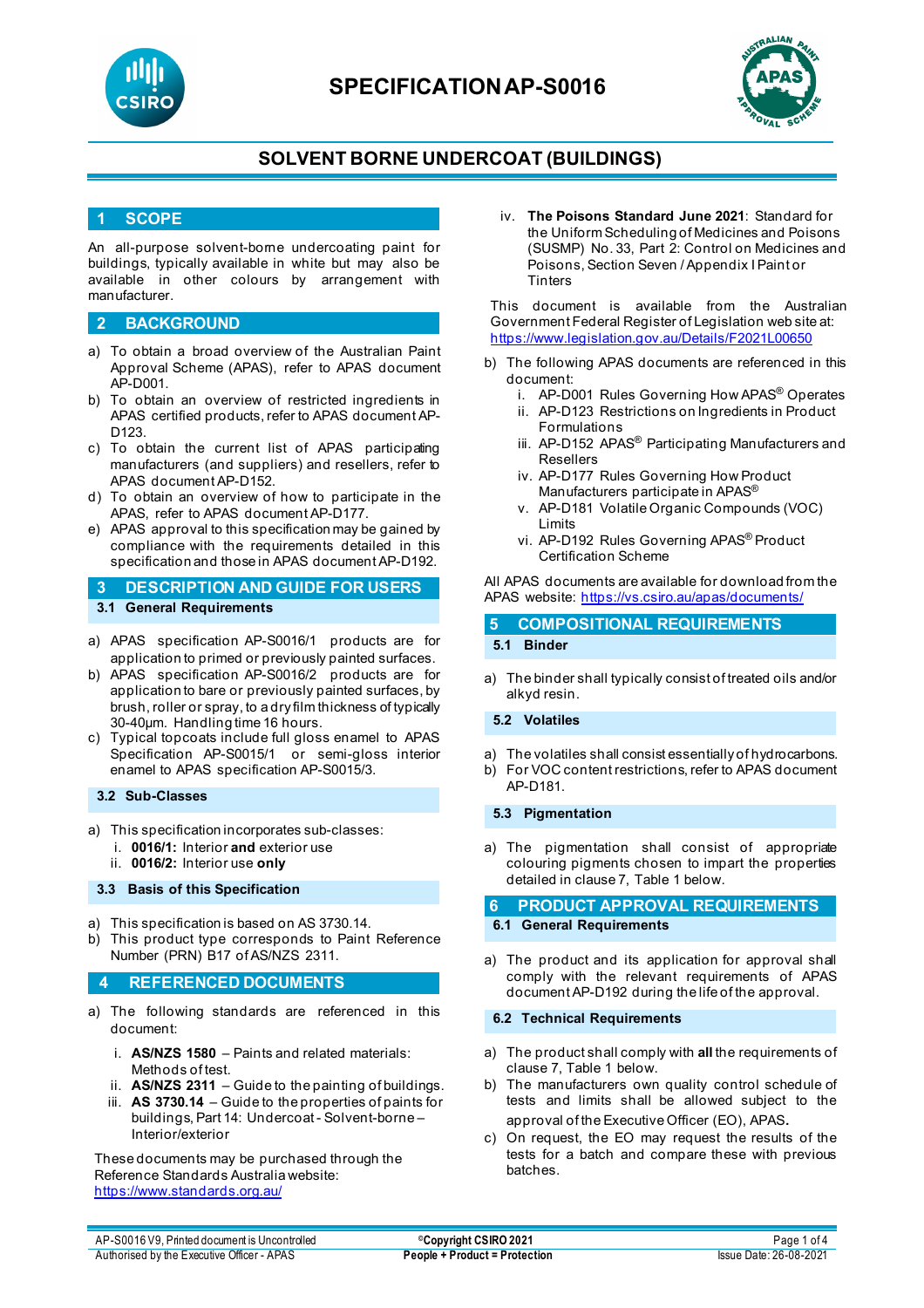



## **SOLVENT BORNE UNDERCOAT (BUILDINGS)**

- d) Density and non-volatile content by weight (NVCW) figures for each production batch of the approved product shall be within  $\pm 3\%$  of the actual (not theoretical) figures quoted in the original product approval submission (APAS document AP-D139).
- e) Subject to compliance with all the requirements of this specification, the level of Approval appropriate to the application shall be given to the system.

### **6.3 Health and Safety Requirements**

- a) Shall not be a Schedule 1 or Schedule 2 paint (SUSMP).
- b) The manufacturer's Safety Data Sheet (SDS) must be studied closely prior to using the product and complied with during use of the product.
- c) Since most products contain volatile and flammable solvents, the paint should be stored away from all sources of heat or ignition. Containers should be resealed immediately after use and good ventilation provided during use to minimise the risk of fire or explosion and the long-term toxic effects of absorption of the vapour into the lungs.
- d) To ensure minimal exposure to solvent vapours, painting should not be carried out whilst the building is occupied.
- e) Exterior doors, windows and relevant interior connecting doors should be propped open to ensure adequate ventilation. Alternatively, forced air ventilation should be used to ensure adequate air changes.
- f) Care should be taken when applying all products to avoid contact with the skin using protective clothing and barrier cream. A full-face air fed respirator should be used when spraying. All pumping equipment should be adequately earthed.
- g) Products intended for sale in Australia shall comply with all the requirements of the SUSMP. Products intended for sale in other countries shall comply with all local WHS and environmental requirements.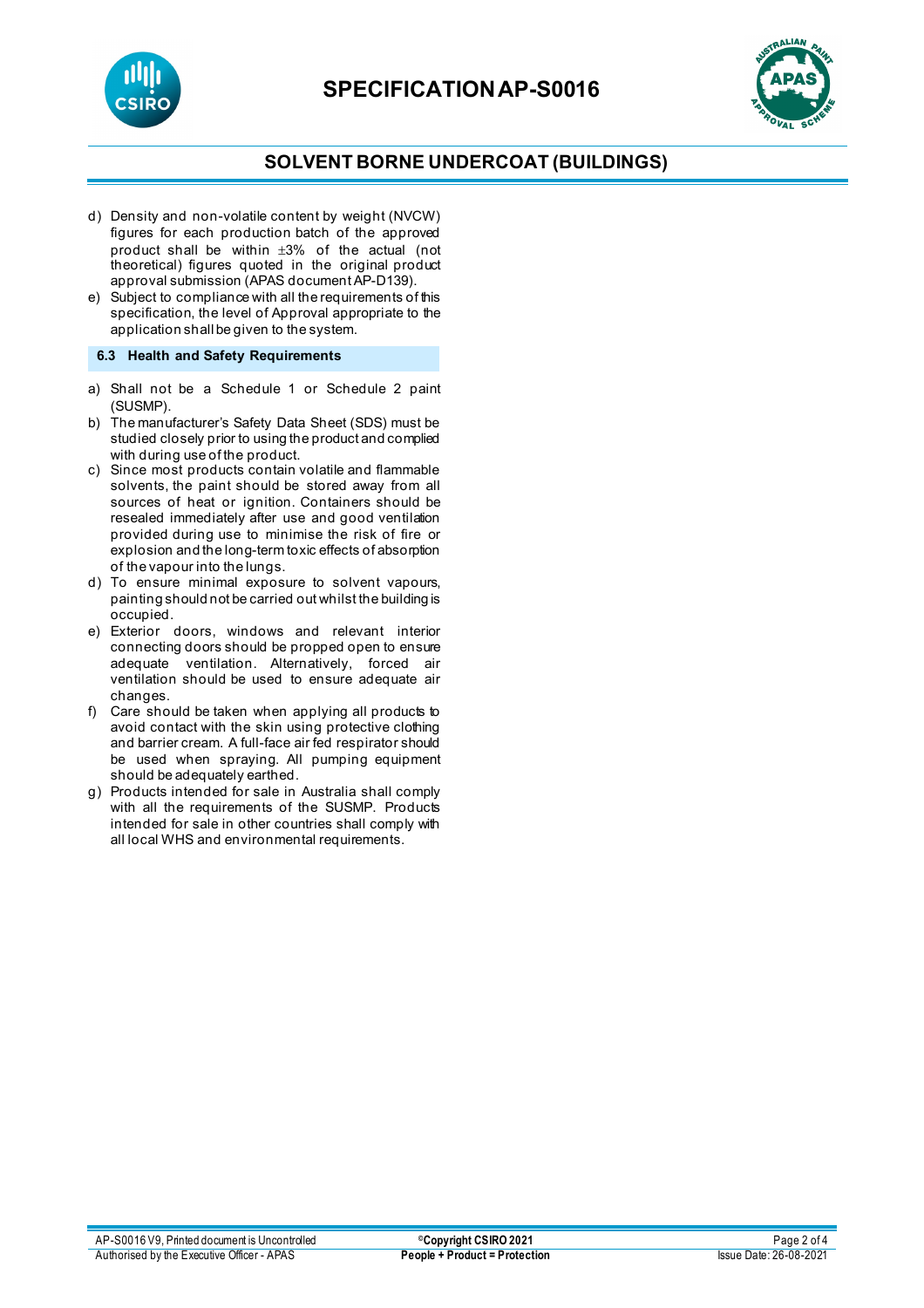

# **SPECIFICATIONAP-S0016**



# **SOLVENT BORNE UNDERCOAT (BUILDINGS)**

# **7 TABLE 1: PERFORMANCE PROPERTIES**

| <b>TEST</b>                                       | <b>AS/NZS</b><br>1580<br><b>METHOD</b> | <b>REQUIREMENTS</b>                                                                                                                                                   |
|---------------------------------------------------|----------------------------------------|-----------------------------------------------------------------------------------------------------------------------------------------------------------------------|
| <b>General Requirements</b>                       | <b>AS</b><br>3730.14                   | Shall comply with all the requirements of clause 5 Typical<br>Properties and Characteristics except as amended below.<br>All results shall be reported.               |
| Non-Volatile Content by Volume<br>(Volume Solids) | 301.2                                  | Minimum 50%.<br>Volume solids may be determined theoretically from raw<br>$\bullet$<br>material data except where solid constituents incorporate<br>sealed air voids. |
| Viscosity                                         | 214.3                                  | $0.1 - 0.4$ Pas.                                                                                                                                                      |
| VOC Content                                       | <b>APAS</b><br>AP-D181                 | Refer to APAS document AP-D181 for method and limits.<br>If the APAS specification is not listed on AP-D181, a declaration<br>of VOC content is still required.       |